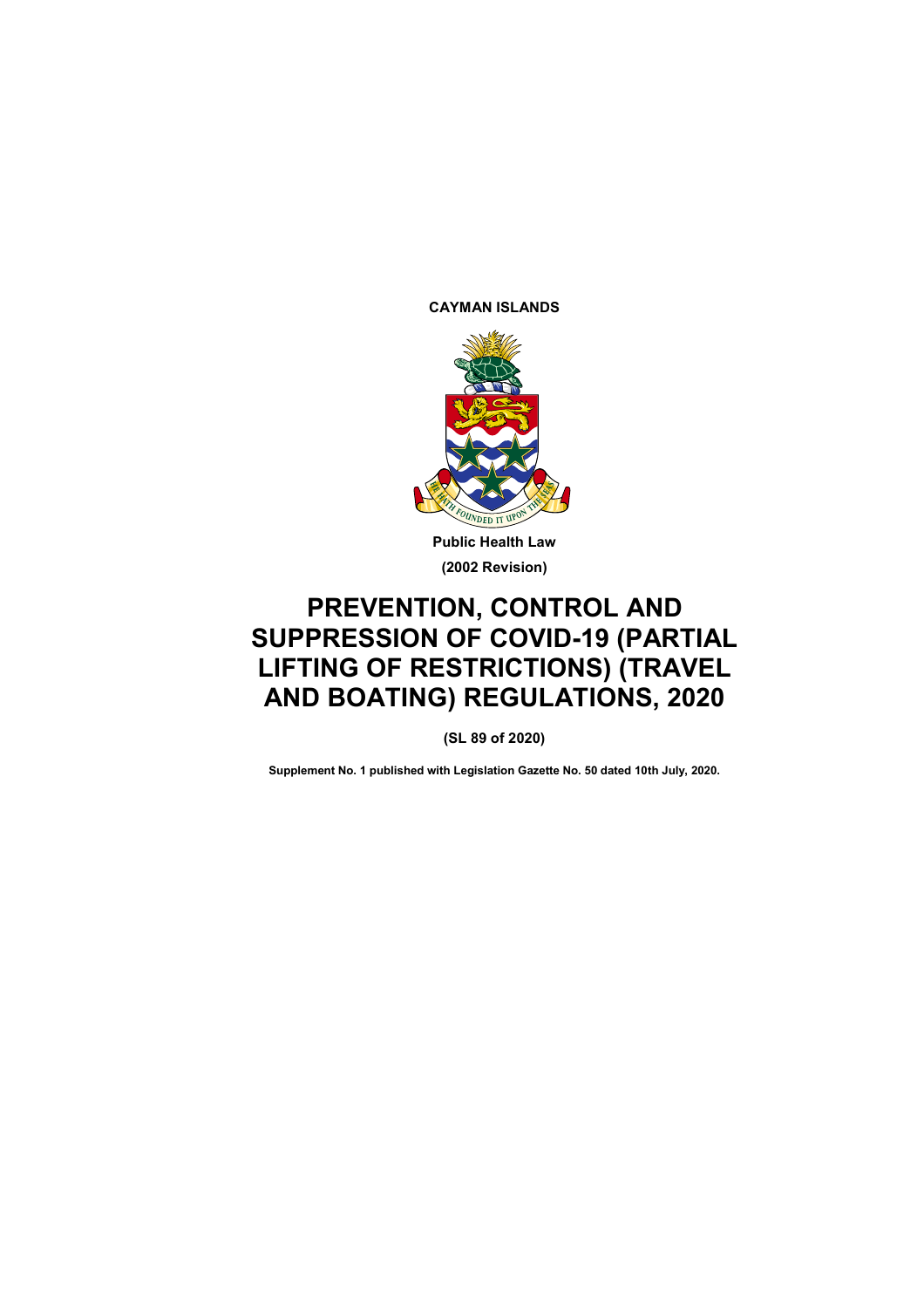**PUBLISHING DETAILS**

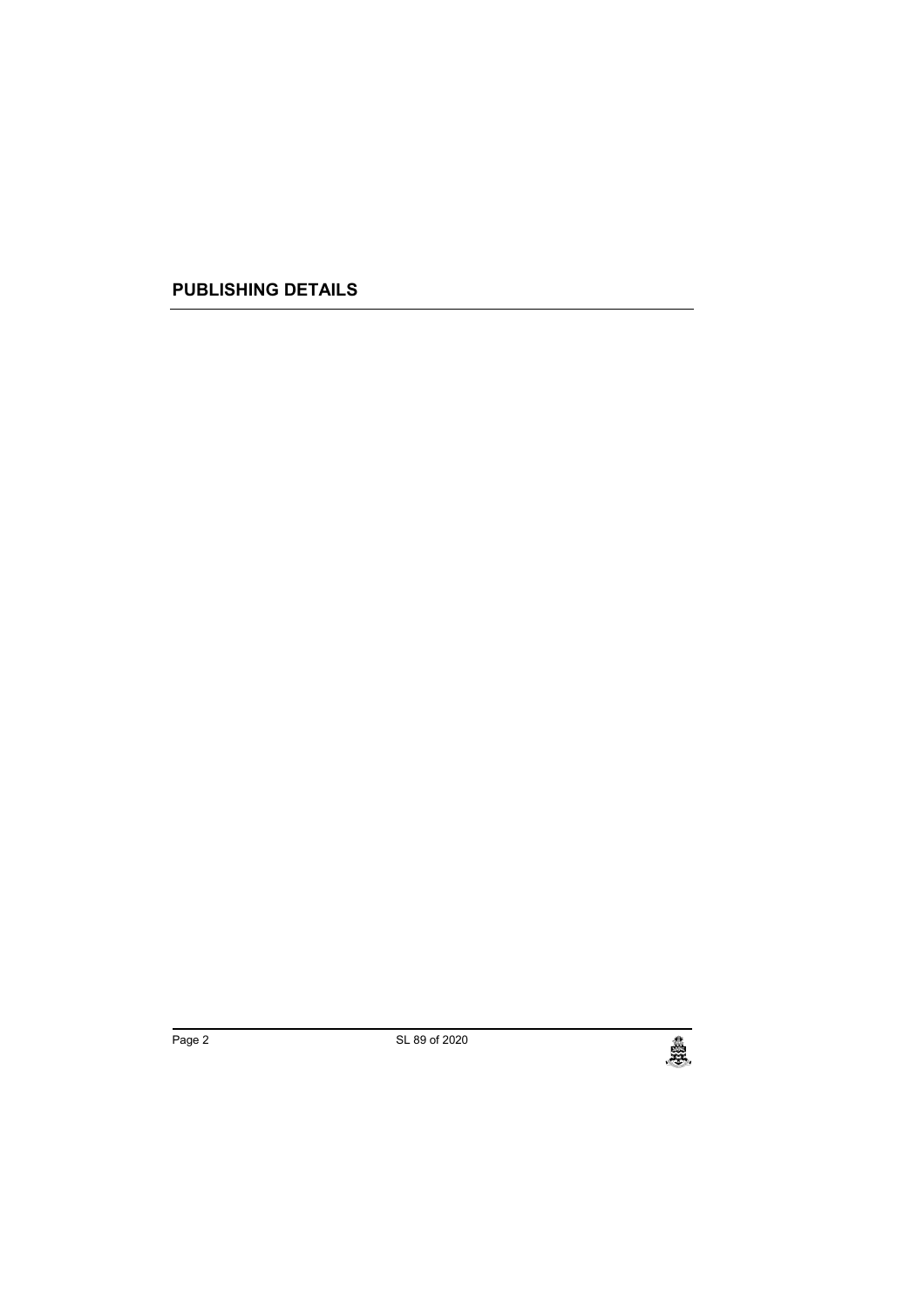Prevention, Control and Suppression of Covid-19 (Partial Lifting of Restrictions) (Travel and Boating) Regulations, 2020 **Arrangement of Regulations** 

#### **CAYMAN ISLANDS**



**Public Health Law (2002 Revision)**

## **PREVENTION, CONTROL AND SUPPRESSION OF COVID-19 (PARTIAL LIFTING OF RESTRICTIONS) (TRAVEL AND BOATING) REGULATIONS, 2020**

**(SL 89 of 2020)**

## **Arrangement of Regulations**

| Regulation      |                                                                                     | Page |
|-----------------|-------------------------------------------------------------------------------------|------|
| 1 <sub>1</sub>  |                                                                                     |      |
| 2.              |                                                                                     |      |
| 3 <sub>1</sub>  |                                                                                     |      |
| 4.              |                                                                                     |      |
| 5.              |                                                                                     |      |
| 6.              |                                                                                     |      |
| 7 <sub>1</sub>  |                                                                                     |      |
| 8.              | Repeal of certain provisions in the Prevention, Control and Suppression of Covid-19 |      |
| 9.              |                                                                                     |      |
| <b>SCHEDULE</b> |                                                                                     |      |

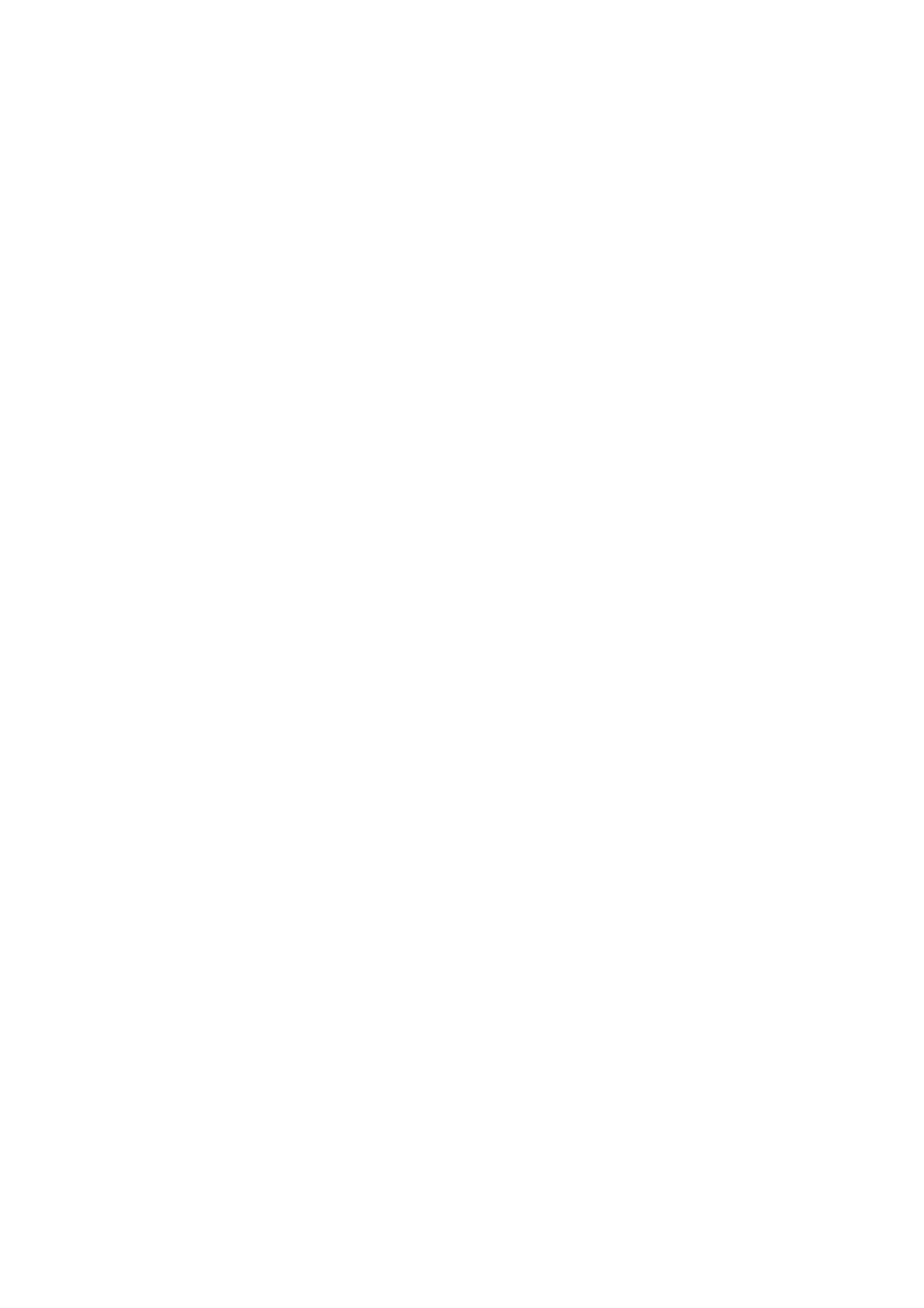Prevention, Control and Suppression of Covid-19 (Partial Lifting of Restrictions) (Travel and Boating) Regulations, 2020

## **CAYMAN ISLANDS**



**Public Health Law (2002 Revision)**

# **PREVENTION, CONTROL AND SUPPRESSION OF COVID-19 (PARTIAL LIFTING OF RESTRICTIONS) (TRAVEL AND BOATING) REGULATIONS, 2020**

## **(SL 89 of 2020)**

In exercise of the powers conferred by section 34 of the Public Health Law (2002 Revision) the Cabinet makes the following Regulations -

#### **1. Citation and commencement**

- **1**. (1) These Regulations may be cited as the Prevention, Control and Suppression of Covid-19 (Partial Lifting of Restrictions) (Travel and Boating) Regulations, 2020.
	- (2) These Regulations come into force on  $10<sup>th</sup>$  July, 2020.

### **2. Definitions**

- **2**. In these Regulations, "**wildlife interaction zone**" means
	- (a) the area known as the Sandbar, that is to say the area within a radius of 3/4 of a mile of Latitude 19° 22.536'N Longitude 81° 18.295'W; and
	- (b) the area known as Stingray City, that is to say the area within a radius of 3/4 of a mile of Latitude 19°23'18.43'N Longitude 81° 20'45'W.

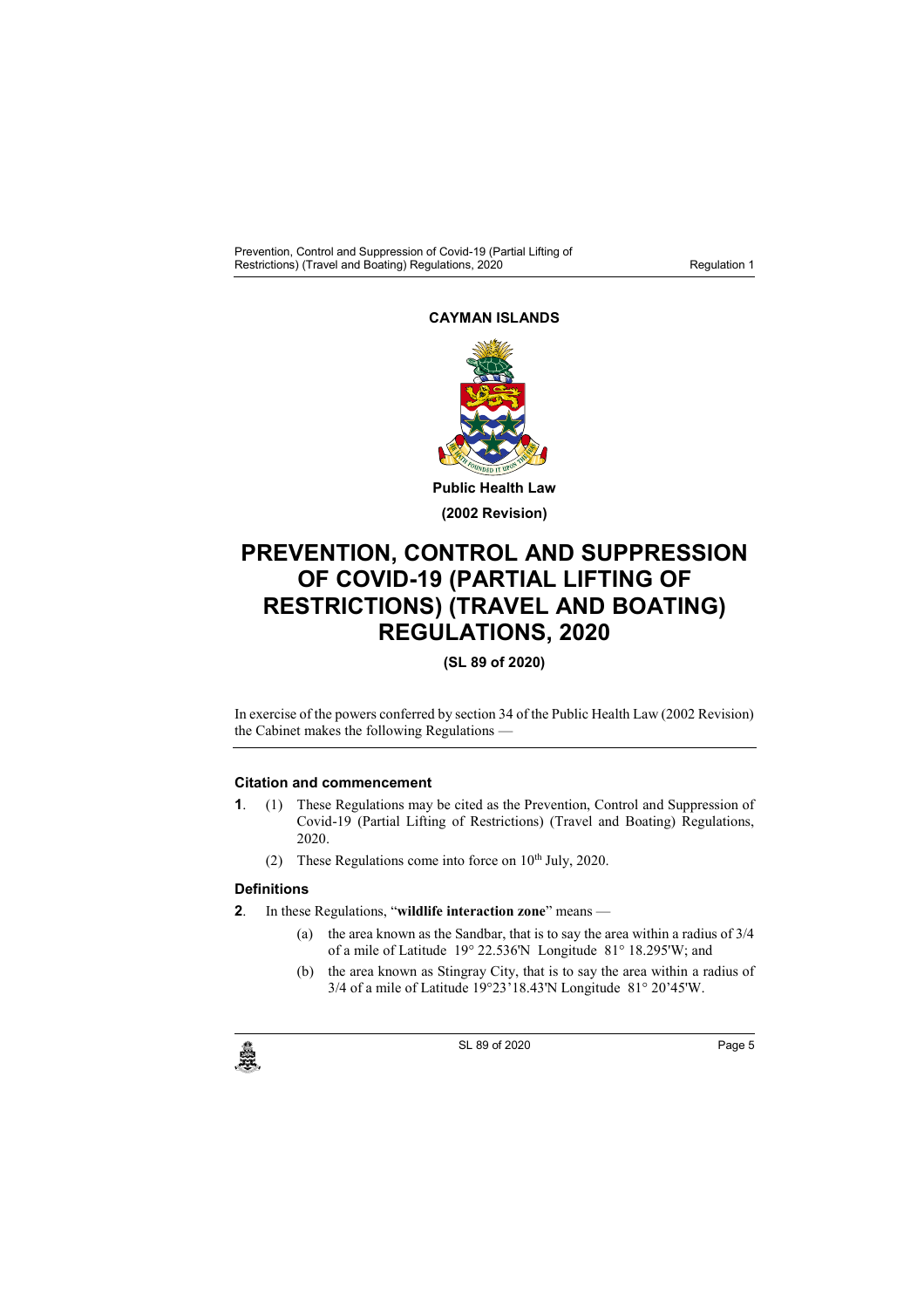#### **3. Travel between the Islands**

Regulation 3

- **3**. (1) Subject to this regulation, any person may travel between the Islands by air transport.
	- (2) Persons who carry out essential services in the Islands may travel between the Islands by air transport or by boat.
	- (3) Subject to paragraph (2) and this regulation, no person in Grand Cayman is permitted to travel by boat to Cayman Brac or Little Cayman except for the transport of freight to Cayman Brac or Little Cayman.
	- (4) A person who wishes to travel from Grand Cayman to Cayman Brac or Little Cayman shall —
		- (a) not less than forty-eight hours prior to travelling
			- (i) notify the Chief Officer of the Ministry of International Trade, Investment, Aviation and Maritime Affairs of the proposed travel; and
			- (ii) be tested for the virus; and
		- (b) only be permitted to travel after such test has been declared to be negative by the Medical Officer of Health.
	- (5) A person who wishes to travel from Cayman Brac or Little Cayman to Grand Cayman —
		- (a) shall, if the person intends to stay in a private residence in Grand Cayman, not less than forty-eight hours prior to travelling, notify the Competent Authority of the proposed travel and the address of the residence and arrange for the voluntary testing for the virus of the residents of the proposed address;
		- (b) shall, if the person stays in Grand Cayman for more than three nights, be tested for the virus no earlier than forty-eight hours prior to departure from Grand Cayman and shall only be permitted to travel after such test has been declared to be negative by the Medical Officer of Health; and
		- (c) shall not be required to be tested for the virus if the person stays in Grand Cayman for three nights or less.
	- (6) Where a person at the proposed address in Grand Cayman provided under paragraph (5)(a) has tested positive for the virus, the person who wishes to travel shall provide an alternative address and information relating to persons staying at that address and, if that person is unable to provide the address and the information, the person shall not be permitted by the Chief Officer of the Ministry of International Trade, Aviation, Investment and Maritime Affairs to travel to Grand Cayman.
	- (7) For the purposes of this regulation, "**essential services**" includes services provided by the following persons —

Page 6 **SL 89 of 2020**<br>SL 89 of 2020<br>منابع المسلمات المسلمات المسلمات المسلمات المسلمات المسلمات المسلمات المسلمات المسلمات المسلمات المسلمات المسلم

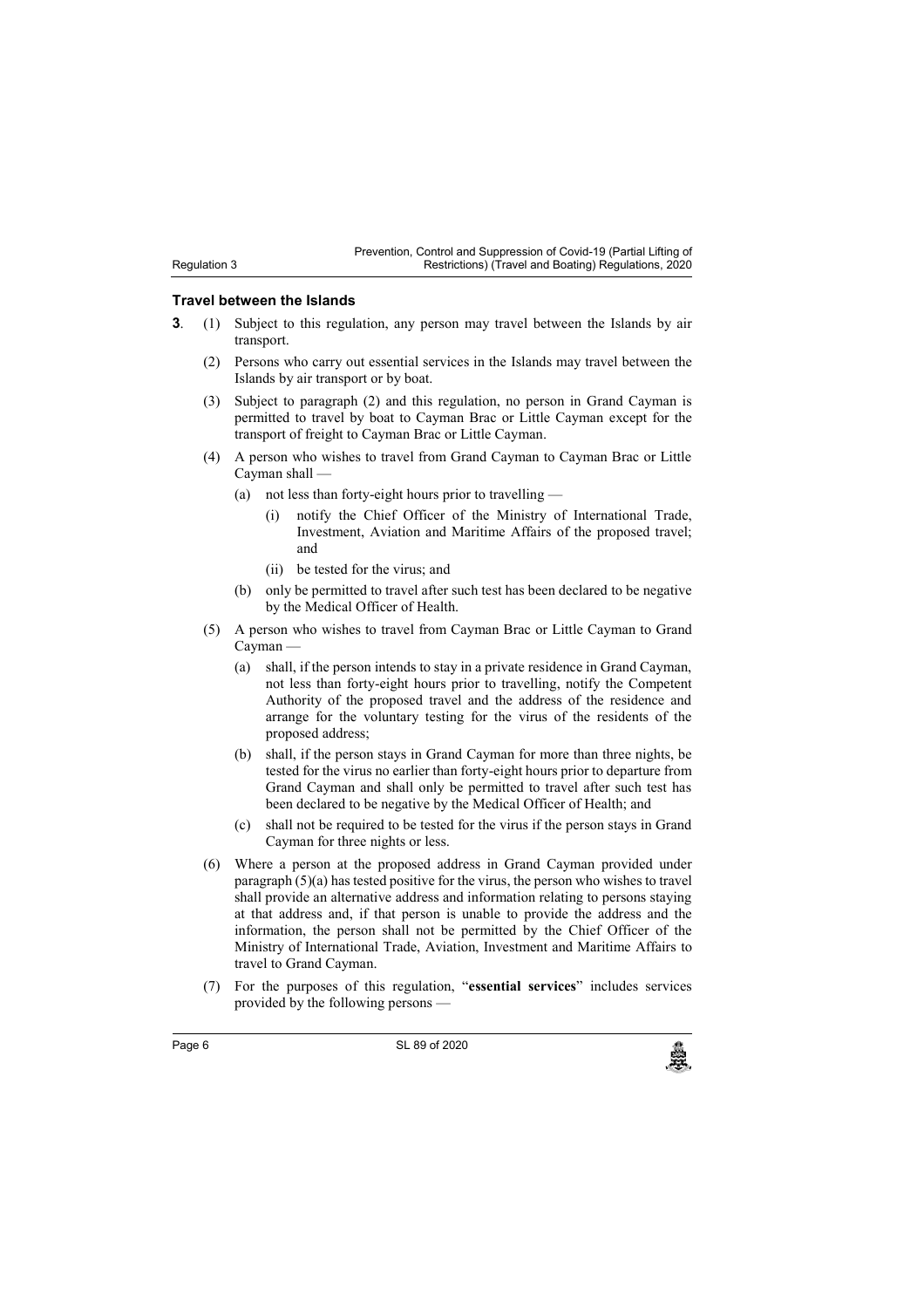#### Prevention, Control and Suppression of Covid-19 (Partial Lifting of Restrictions) (Travel and Boating) Regulations, 2020

- (a) medical personnel;
- (b) engineers;
- (c) crane operators;
- (d) truck operators;
- (e) utility workers;
- (f) persons employed to physically deliver propane gas to premises or to otherwise deal with propane gas;
- (g) persons engaged in the exercise of Cabinet, parliamentary or judicial duties;
- (h) civil servants designated as essential workers by the Chief Officer of the Portfolio of the Civil Service;
- (i) officers of the Royal Cayman Islands Police Service referred to in section 3 of the *Police Law (2017 Revision)*;
- (j) customs and border control officers of the Customs and Border Control Service established under section 3 of the *Customs and Border Control Law, 2018*;
- (k) officers of the Fire Brigade established under section 3 of the *Fire Brigade Law (2006 Revision)*;
- (l) prison officers;
- (m) persons providing security services; and
- (n) such other persons as approved by
	- (i) the Medical Officer of Health, in the case of Grand Cayman; and
	- (ii) the Director of the Sister Islands Health Services, the District Commissioner for Cayman Brac and Little Cayman or the Deputy of the District Commissioner in the case of Cayman Brac or Little Cayman.
- (8) A person who contravenes paragraph (3) or (4) commits an offence and is liable on conviction to a fine of one thousand dollars and to imprisonment for six months.

## **4. Travelling by boat for pleasure - Grand Cayman**

- **4**. (1) Subject to this regulation, in Grand Cayman, a person may use a boat subject to the following conditions —
	- (a) no more than ten persons shall be on any boat; and
	- (b) no person shall travel by boat for pleasure to visit Cayman Brac or Little Cayman.



c SL 89 of 2020<br>
SL 89 of 2020<br>
Page 7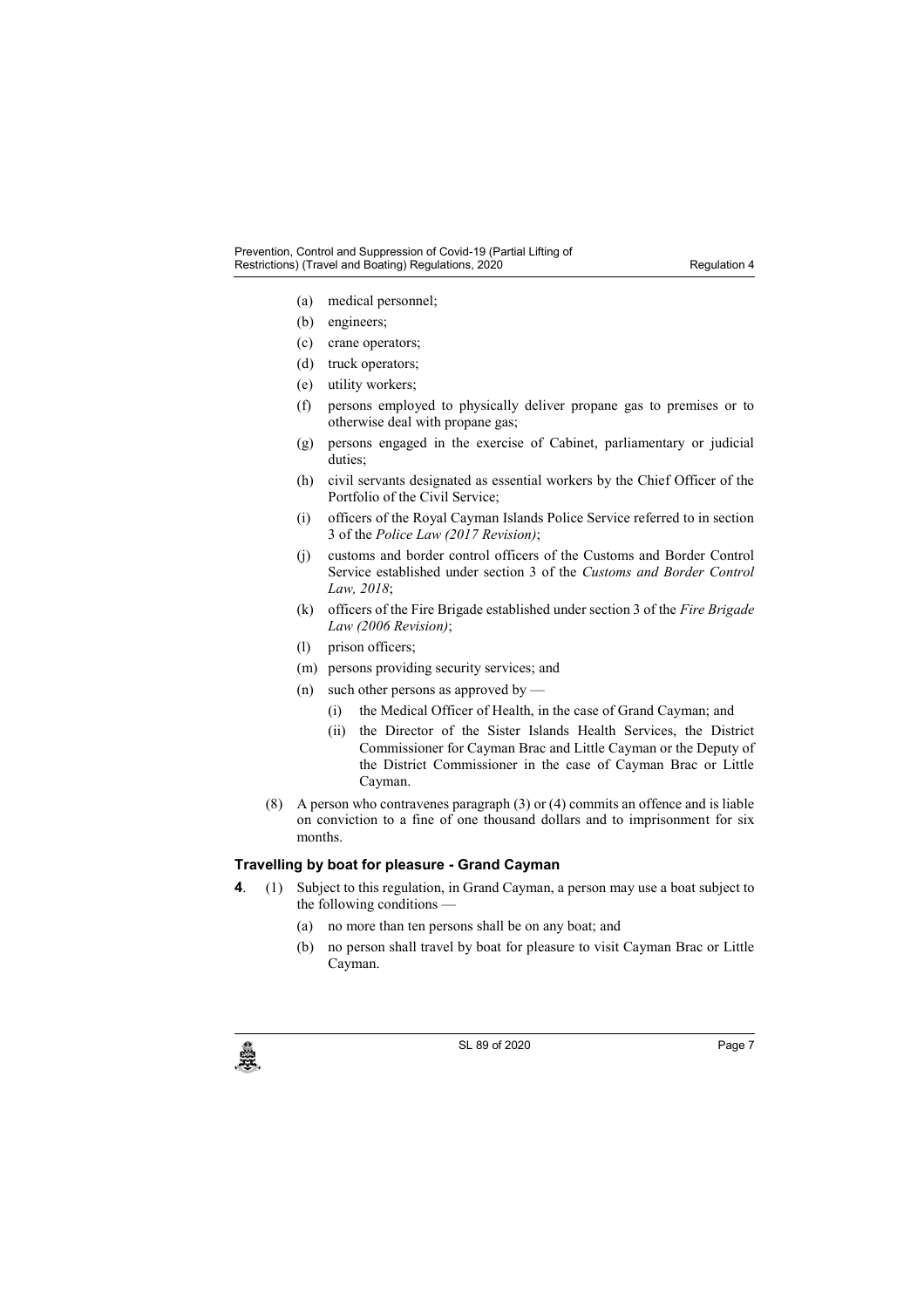Prevention, Control and Suppression of Covid-19 (Partial Lifting of Restrictions) (Travel and Boating) Regulations, 2020

- (2) Notwithstanding paragraph (1), no person shall, before 19th July, 2020, operate or manoeuvre a boat so as to congregate or gather with any other person on any other boat or vessel where the number of persons gathering exceeds ten persons.
- (3) Notwithstanding paragraphs (1) and (2), no person shall, before 19th July, 2020, congregate or conduct any boating activity in the waters in the areas specified in the Schedule.
- (4) A person who contravenes paragraph (1), (2) or (3) commits an offence and is liable on conviction to a fine of one thousand dollars and to imprisonment for six months.

#### **5. Travelling by boat for pleasure - Cayman Brac**

Regulation 5

- **5**. (1) In Cayman Brac, a person may use a boat subject to the following conditions
	- (a) no more than ten persons shall be on a boat; and
	- (b) no person shall travel by boat for pleasure to visit Grand Cayman.
	- (2) A person who contravenes paragraph (1) commits an offence and is liable on conviction to a fine of one thousand dollars and to imprisonment for six months.

## **6. Travelling by boat for pleasure – Little Cayman**

- **6**. (1) In Little Cayman a person may use a boat but is not permitted to travel by boat to Grand Cayman.
	- (2) A person who contravenes paragraph (1) commits an offence and is liable on conviction to a fine of one thousand dollars and to imprisonment for six months.

#### **7. Commercial vessels to operate in wildlife interaction zones**

- **7**. (1) Notwithstanding regulation 4(3) an owner of a commercial vessel who is licensed to operate a commercial vessel in any wildlife interaction zone may, in such commercial vessel, carry passengers and operate in a wildlife interaction zone but
	- (a) shall carry no more than ten passengers in the commercial vessel at any one time;
	- (b) shall not operate or manoeuvre the commercial vessel so as to congregate or gather with any other person on any other boat or vessel where the number of persons gathering exceeds ten persons; and
	- (c) shall not rent any scuba or snorkelling equipment to any customer for any scuba diving or snorkelling activity including for any training in scuba diving or snorkelling.
	- (2) Paragraph (1)(c) does not apply to dive tanks.
	- (3) A person who contravenes paragraph (1) commits an offence and is liable on conviction to a fine of one thousand dollars and to imprisonment for six months.

Page 8 **SL 89 of 2020**<br>SL 89 of 2020<br>منابع المسلمات المسلمات المسلمات المسلمات المسلمات المسلمات المسلمات المسلمات المسلمات المسلمات المسلمات المسلم

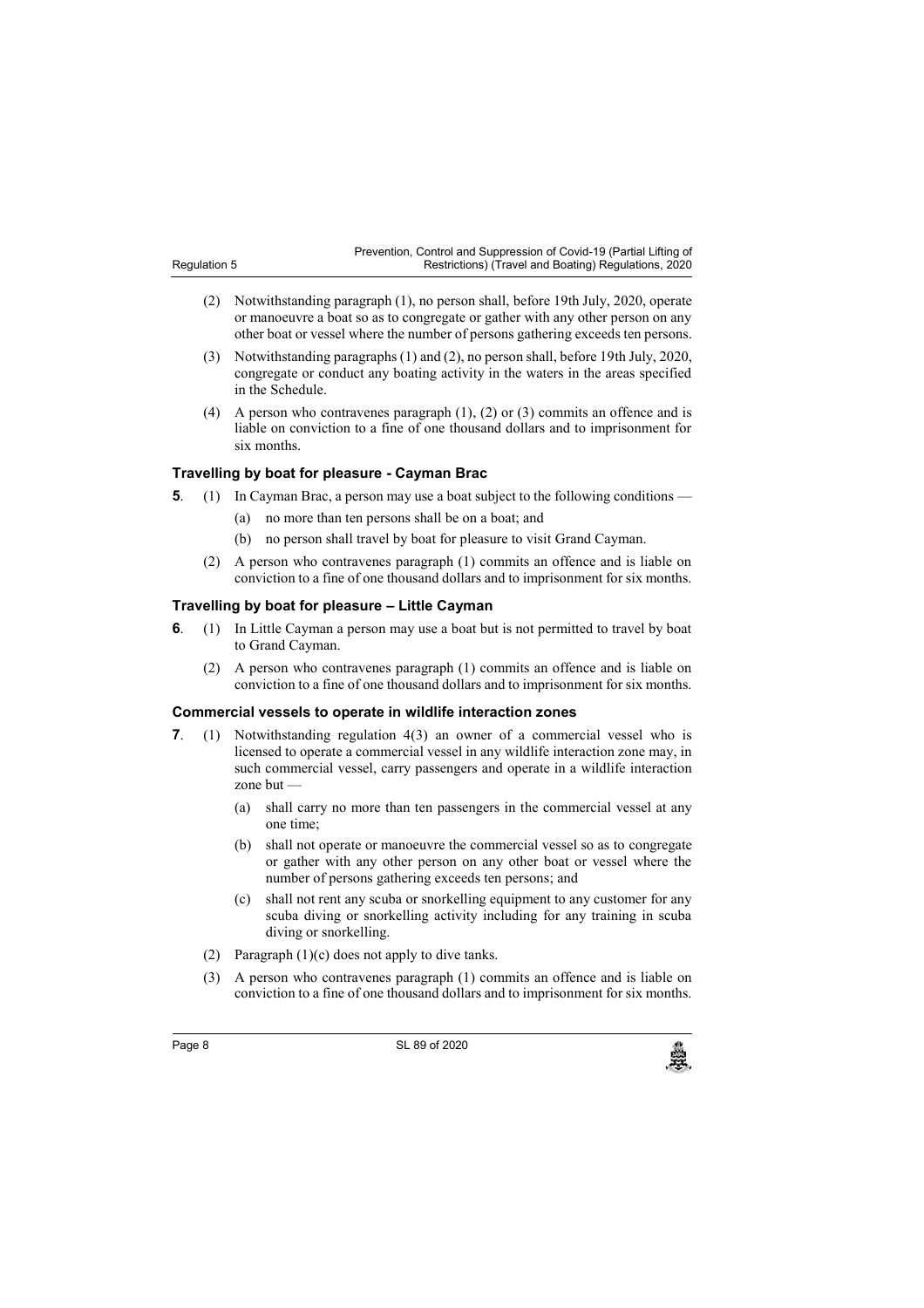Prevention, Control and Suppression of Covid-19 (Partial Lifting of Restrictions) (Travel and Boating) Regulations, 2020 **Restriction 8** Regulation 8

#### **8. Repeal of certain provisions in the Prevention, Control and Suppression of Covid-19 (Partial Lifting of Restrictions) (No.2) Regulations, 2020**

**8**. Regulation 18 and the Schedule of the *Prevention, Control and Suppression of Covid-19 (Partial Lifting of Restrictions) (No.2) Regulations, 2020* are repealed*.*

## **9. Expiry**

**9**. These Regulations shall continue in force until 2nd August, 2020 or until such later date as the Cabinet may specify by notice in the Gazette, in any other official Government website or official means of communication.



 $SL$  89 of 2020 Page 9